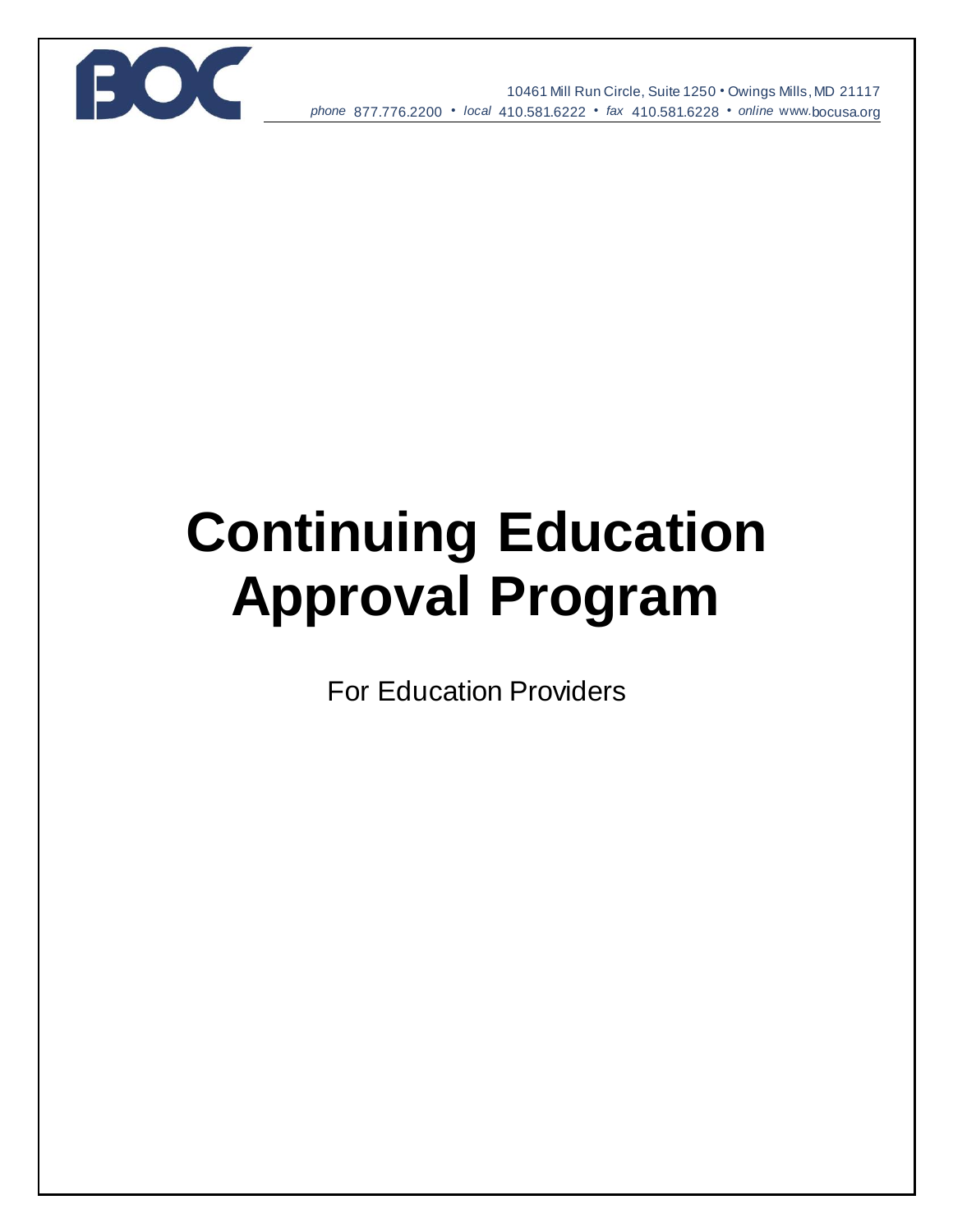

# **Table of Contents**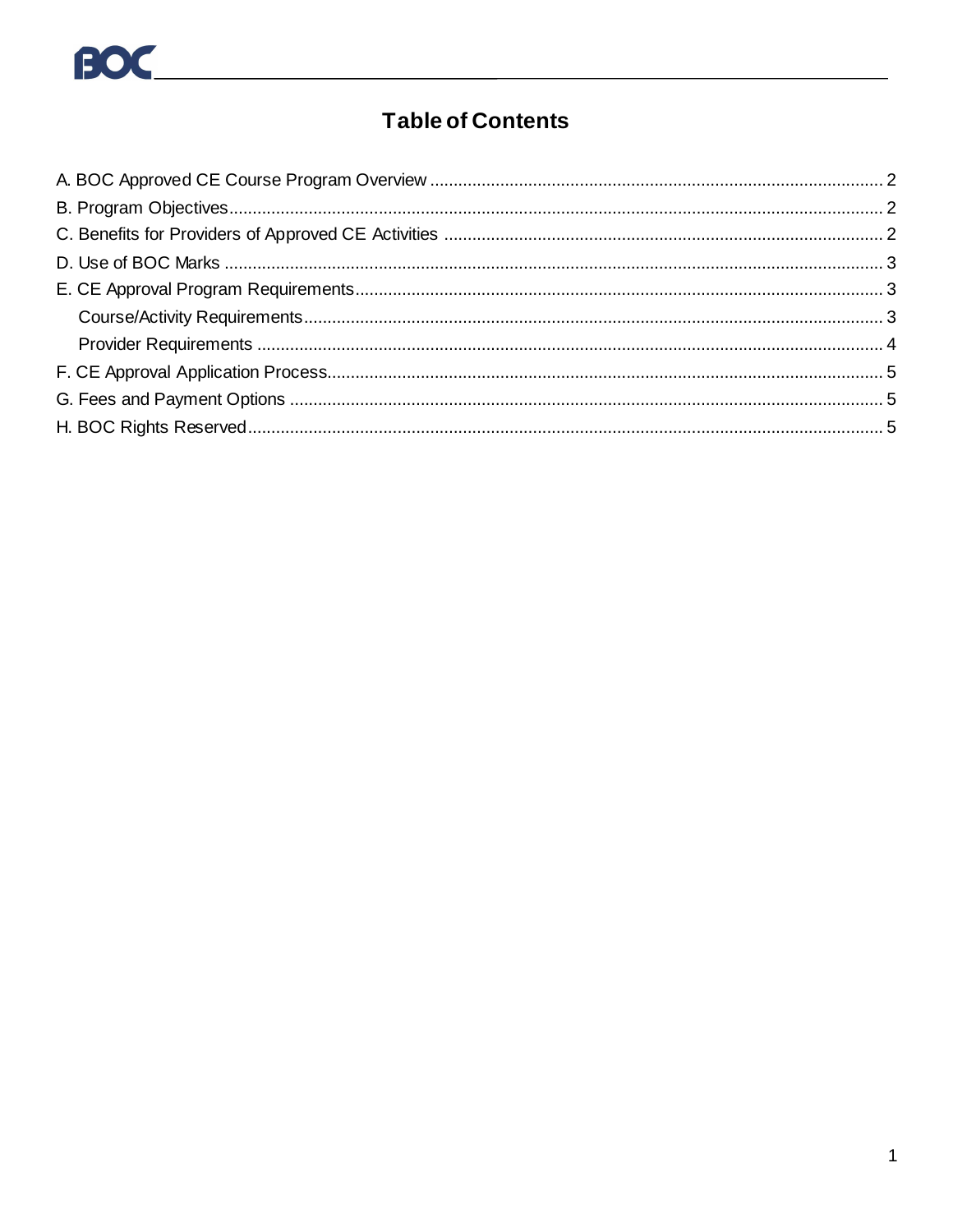# **A. BOC Approved CE Course Program Overview**

<span id="page-2-0"></span>The BOC Continuing Education (CE) Approval Program supports the ongoing professional development of BOC certificants and the maintenance of BOC certification. Among other purpose, the CE Approval Program is intended to:

- enhance the ongoing professional development of certificants;
- encourage and recognize individualized learning opportunities;
- and provide a standardized, objective and straightforward process for attaining and recording continuing educational and professional activities.

The CE Approval Program is designed to enhance the ongoing professional development and continuing education of BOC certificants and other stakeholders by identifying approved courses that provide appropriate and structured learning experiences and activities related to the field of orthotics and prosthetics. While BOC identifies approved educational activities that meet the criteria of the CE Approval Program, it is beyond the credentialing mission of BOC as an independent certifying body to provide, accredit or recommend specific educational or training courses or course providers. Accordingly, approval or identification of approved CE activities does not constitute accreditation, recommendation, or sponsorship of any such courses or course providers by BOC.

# **B. Program Objectives**

<span id="page-2-1"></span>Consistent with this policy, the overall goals of the BOC CE Approval Program are to:

- Support the continuing professional development of BOC certificants, and all other stakeholders in the orthotic and prosthetic community by identifying quality education or training courses;
- Identify educational or training opportunities for BOC certificants seeking to maintain their certification under the BOC Recertification Policy;
- Establish appropriate criteria and policies permitting BOC to provide recognition to qualified education courses in the field of orthotics and prosthetics;
- Provide a foundation for a cooperative effort between BOC and the orthotic and prosthetic education and training community; and
- <span id="page-2-2"></span> Provide a searchable database, via the BOC website, of approved continuing education courses to the orthotic and prosthetic community.

# **C. Benefits for Providers of Approved CE Activities**

Providers of Approved CE Courses receive the following benefits:

- Permission to publicize each activity in the CE Approval Program as a "BOC Approved CE Course" in promotional or course materials consistent with program policies;
- License to use the BOC Approved Course Provider logo appropriately in promotional and course materials consistent with program policies, and subject to the terms of the BOC Logo Use Guidelines;
- License to use the official BOC Approved Course Provider logo appropriately in promotional and course materials consistent with program policies, and subject to the terms of the BOC Logo Use Guidelines; and,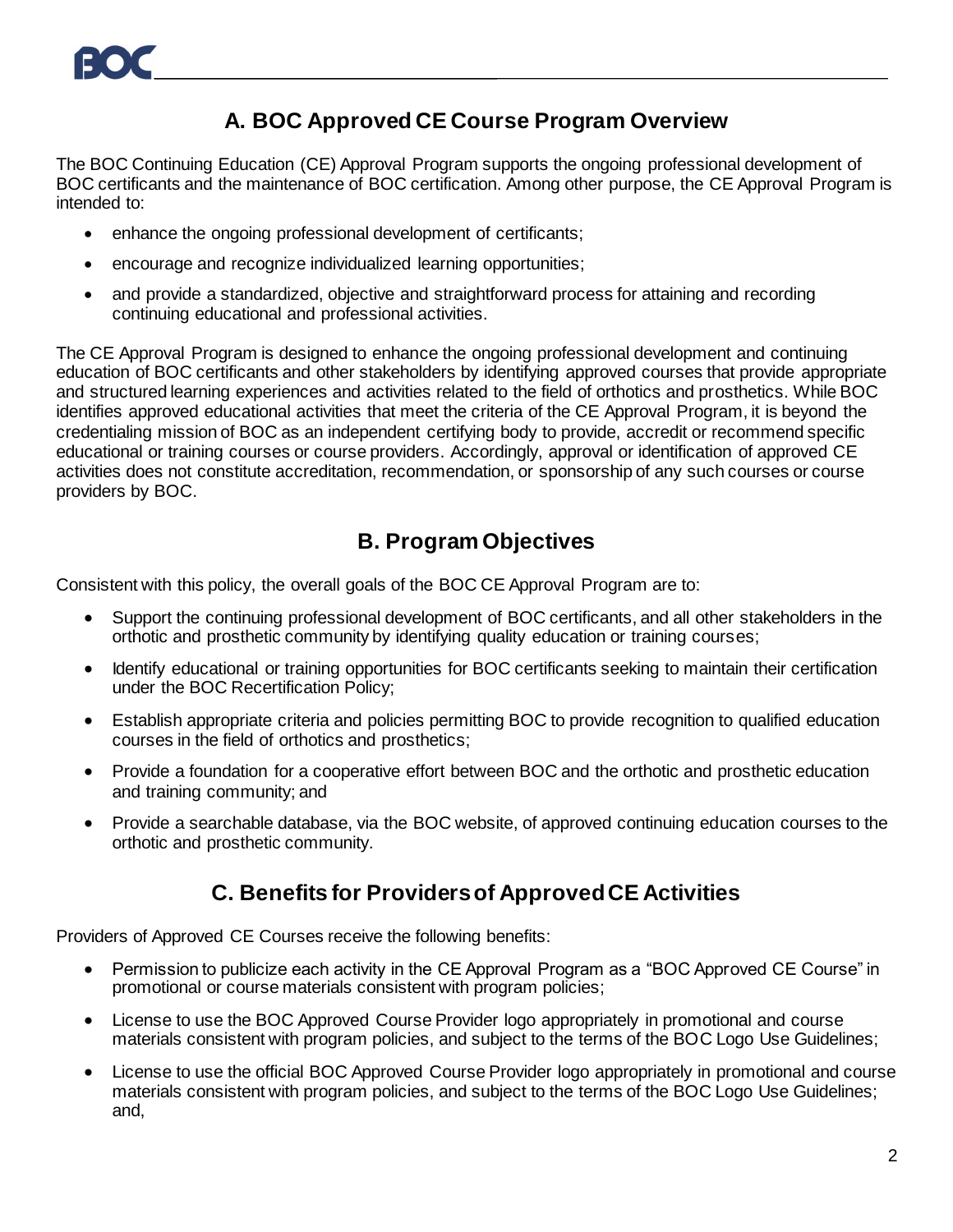<span id="page-3-0"></span> Opportunity to list courses that meet the criteria of this program in the searchable database of BOC Approved CE Activities posted on the BOC website.

# **D. Use of BOC Marks**

Participation in the CE Approval Program, including all corresponding benefits for Providers of Approved CE Activities set forth in this policy, is strictly limited to those specific activities that are sponsored by the provider, and that have satisfied all applicable registration and eligibility requirements set forth in this policy. Accordingly, providers of BOC Approved CE activities may not use the "BOC Approved CE Course" mark or BOC Approved Course Provider logo in connection with courses, programs or other activities that have not been registered, or have otherwise failed to satisfy the applicable requirements for participation in the CE Approval Program. Additionally, registration of courses in the CE Approval Program does not include permission to use any other BOC certification or accreditation marks or any other BOC logos. For further information regarding the terms of use governing the CE Approval Marks, or other certification or accreditation marks owned by BOC, please refer to the BOC Logo Use Guidelines.

# **E. CE Approval Program Requirements**

<span id="page-3-1"></span>The following CE Approval Program requirements are used by BOC in evaluating whether a course may satisfy BOC recertification and continuing education requirements. All qualifying courses must satisfy the following requirements, unless otherwise noted by this policy.

#### **Course/Activity Requirements**

- <span id="page-3-2"></span>1. Needs Identification. The course must define the potential learners/target audience and the relevancy of the course to the professional needs of participants. Such information must be included in the course provider's promotional efforts concerning the course.
- 2. Learning Outcomes. The course must have clear and concise written statements concerning the intended objectives and learning outcomes based on the identified needs. The objectives must describe what knowledge and/or skills the participant is expected to accomplish or demonstrate upon completion of the course.
- 3. Relevant Content. The content of the course must be appropriate to support the learning outcomes. The course must have significant intellectual or practical content, the primary objective of which is to improve the professional competence of participants. The course must be an organized program of learning designed to provide education or training in subjects relevant to the practice of orthotics and prosthetics. The course program should be outlined in the form of a detailed course agenda, which must be submitted to BOC along with the CE Provider Course Registration Form. Relevance to the practice of orthotics and prosthetics is determined according to the criteria set forth in Section D.1 of the BOC Recertification Policy.
- 4. Learning Environment and Support Systems. The provider must assure that the learning environment and support systems, including appropriate facilities, educational materials, and equipment are appropriate and available to support the learning outcomes. The physical environment must be appropriate for teaching and learning courses. Participants should be provided with appropriate access to the facilities, equipment, learning experiences, and resource materials. Educational services and technical support should be provided to instructors and participants.
- 5. Instructional Methods/Instructor Competency. The instructional methods of the course must be appropriate to support the learning outcomes. The instructor must have appropriate expertise and adequate credentials necessary to conduct the course effectively, including knowledge of content area, qualification by relevant experience, and competence in appropriate instructional methodologies. The credentials of the course instructor must be provided to BOC.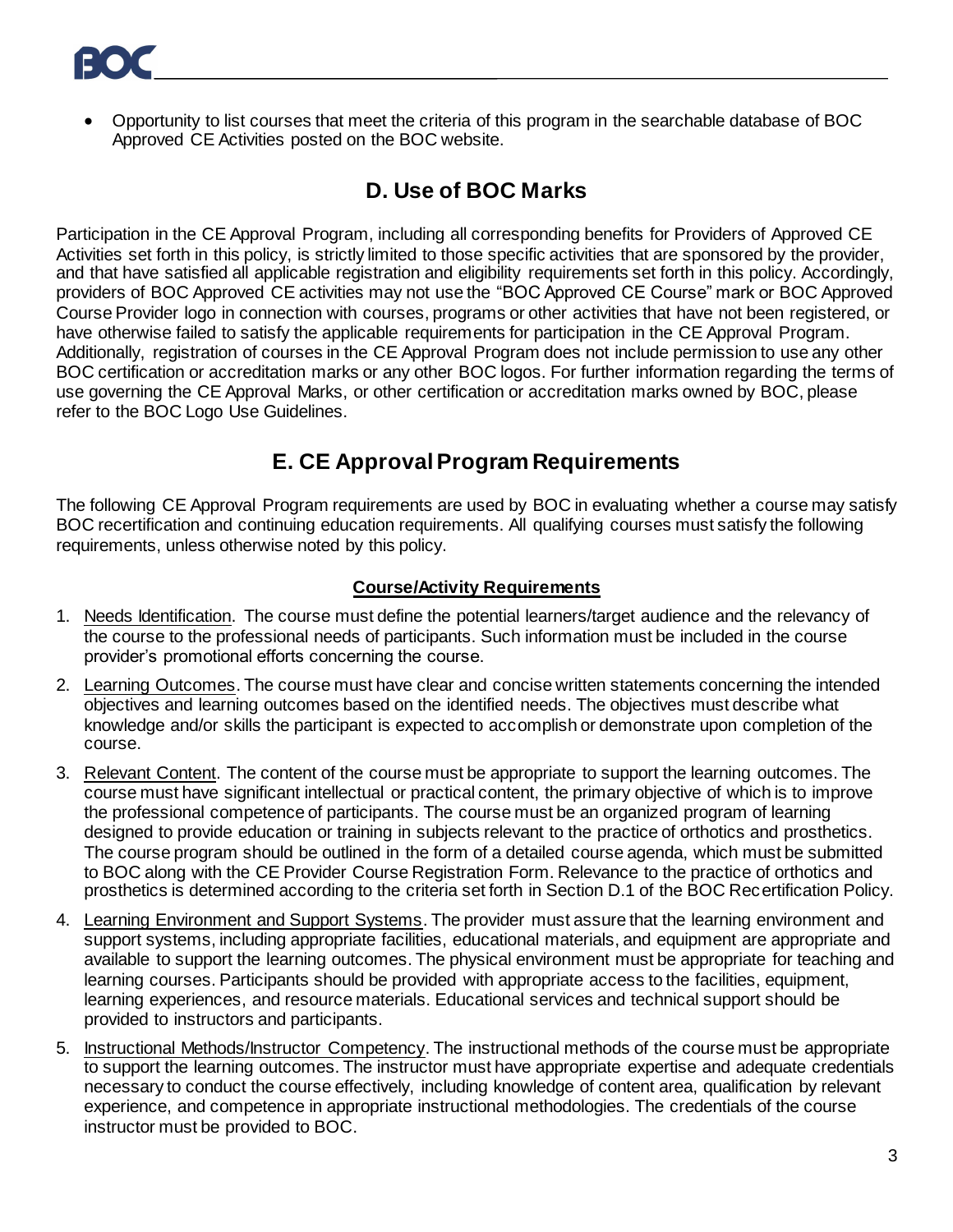- 6. Assessment of Learning Outcomes. The provider must require participants to demonstrate that they have attained the learning outcomes by using formal processes or procedures to assess achievement. The assessment method must be measurable or observable, clearly stated, and focused on the performance of the participant. The provider must inform participants prior to participation in the course the methods of assessment and satisfactory completion requirements.
- 7. Feedback and Evaluation. The provider must maintain systematic methods of participant feedback and program evaluation to be used to judge the effectiveness of the learning experience(s) and instructor(s) in achieving the stated purpose(s) of the course, and to make any necessary improvements in overall delivery of the course.

#### **Provider Requirements**

- <span id="page-4-0"></span>8. System for Awarding Credit. The course provider must have a system in place to identify participants who meet requirements for satisfactory completion. The instructor or other coordinator of the course must verify and report whether each participant has met the specified requirements for satisfactory completion, and whether credit is awarded. When attendance is part of the satisfactory completion requirements, attendance requirements should be mandatory and should be documented on rosters, sign-in sheets, or other methods for tracking attendance. When partial credit is awarded to participants who do not attend the entire course, the provider must have a system to track, calculate, and award variable credit. The provider must not permit retroactive granting of credit.
- 9. Course Records. The sponsor or provider must monitor the course for attendance and maintain records to assure that participants may be given proper credit for the course. The provider must establish and maintain permanent individual participant records that indicate the number of credits awarded to each participant, which should be available for a minimum of one (1) year from the date of the course. A permanent record is an official cumulative record or file issued by the provider that documents an individual's participation in the course, which should include: the provider's name and address; the participant's name; the course title and completion date; the number of credits awarded, including an explanation or conversion formula concerning measurement unit. The provider must have a written policy on retention and releasing of records that ensures the privacy and security of its participants' records. If the provider chooses to issue a certificate of completion to each participant, permanent records are still required.
- 10. Submission of Course Records. The course provider must submit to BOC copies of required course records that document attendance at registered courses by BOC certificants. All submitted course records must take the form of an Excel document, which includes, at a minimum, the following information: the course title and completion date; the name(s) of the BOC certificant(s) who completed the course; and, the number of credit hours awarded. Each course record must be submitted to BOC within sixty (60) days of attendance of a course by a BOC certificant.
- 11. Course Variations and Modifications/Notification and Approval Required. Providers must report to BOC all known or anticipated variations or modifications in the title, structure, content or other characteristics of such course(s) that are relevant to the CE Approval Program requirements. All such variations or modifications to registered courses must be indicated clearly in writing and are subject to review, verification and approval by BOC prior to the registration of such courses. BOC reserves the right to determine whether any variations or modifications affect the eligibility of such courses for renewal in the program, based on the CE Approval Program requirements.
- <span id="page-4-1"></span>12. Operational Ethics. The course provider must conduct operations in an ethical manner that respects the rights and worth of all participants. The provider shall comply with all applicable legal requirements related to its instructional courses and with all relevant BOC policies and rules.